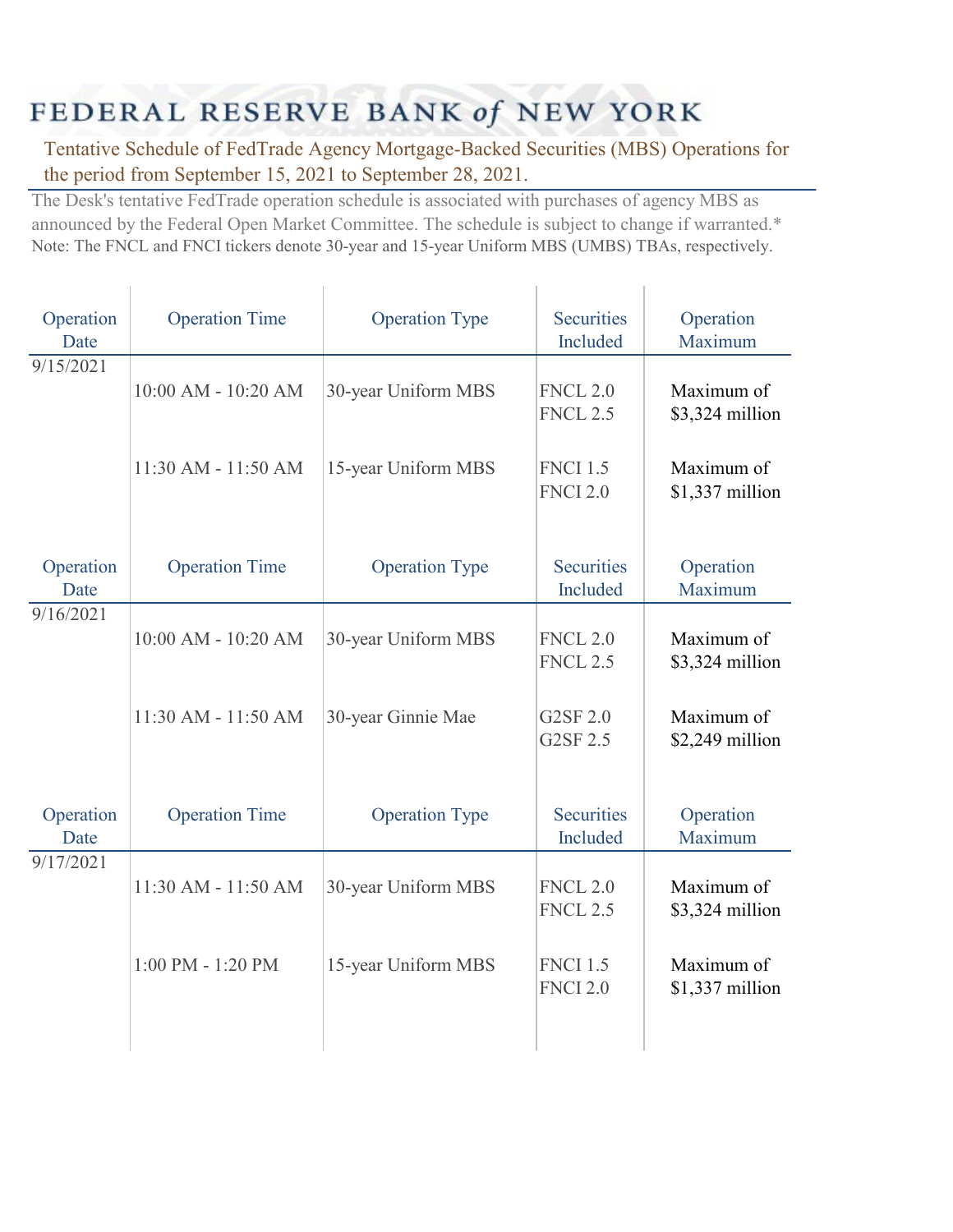| Operation<br>Date | <b>Operation Time</b> | <b>Operation Type</b> | <b>Securities</b><br>Included      | Operation<br>Maximum           |
|-------------------|-----------------------|-----------------------|------------------------------------|--------------------------------|
| 9/20/2021         | 10:00 AM - 10:20 AM   | 30-year Ginnie Mae    | G2SF 2.0<br>G2SF 2.5               | Maximum of<br>\$2,249 million  |
|                   | 11:30 AM - 11:50 AM   | 30-year Uniform MBS   | <b>FNCL 2.0</b><br><b>FNCL 2.5</b> | Maximum of<br>\$3,324 million  |
| Operation<br>Date | <b>Operation Time</b> | <b>Operation Type</b> | <b>Securities</b><br>Included      | Operation<br>Maximum           |
| 9/21/2021         | 10:00 AM - 10:20 AM   | 30-year Uniform MBS   | <b>FNCL 2.0</b><br><b>FNCL 2.5</b> | Maximum of<br>\$3,324 million  |
|                   | 11:30 AM - 11:50 AM   | 15-year Uniform MBS   | <b>FNCI 1.5</b><br><b>FNCI 2.0</b> | Maximum of<br>\$1,337 million  |
| Operation<br>Date | <b>Operation Time</b> | <b>Operation Type</b> | <b>Securities</b><br>Included      | Operation<br>Maximum           |
| 9/22/2021         | 10:00 AM - 10:20 AM   | 30-year Uniform MBS   | <b>FNCL 2.0</b><br><b>FNCL 2.5</b> | Maximum of<br>\$3,324 million  |
|                   | 11:30 AM - 11:50 AM   | 30-year Ginnie Mae    | G2SF 2.0<br>G2SF 2.5               | Maximum of<br>\$2,249 million  |
| Operation<br>Date | <b>Operation Time</b> | <b>Operation Type</b> | <b>Securities</b><br>Included      | Operation<br>Maximum           |
| 9/23/2021         | 10:00 AM - 10:20 AM   | 15-year Uniform MBS   | <b>FNCI 1.5</b><br><b>FNCI 2.0</b> | Maximum of<br>\$1,337 million  |
|                   | 11:30 AM - 11:50 AM   | 30-year Uniform MBS   | <b>FNCL 2.0</b><br><b>FNCL 2.5</b> | Maximum of<br>$$3,324$ million |
|                   |                       |                       |                                    |                                |